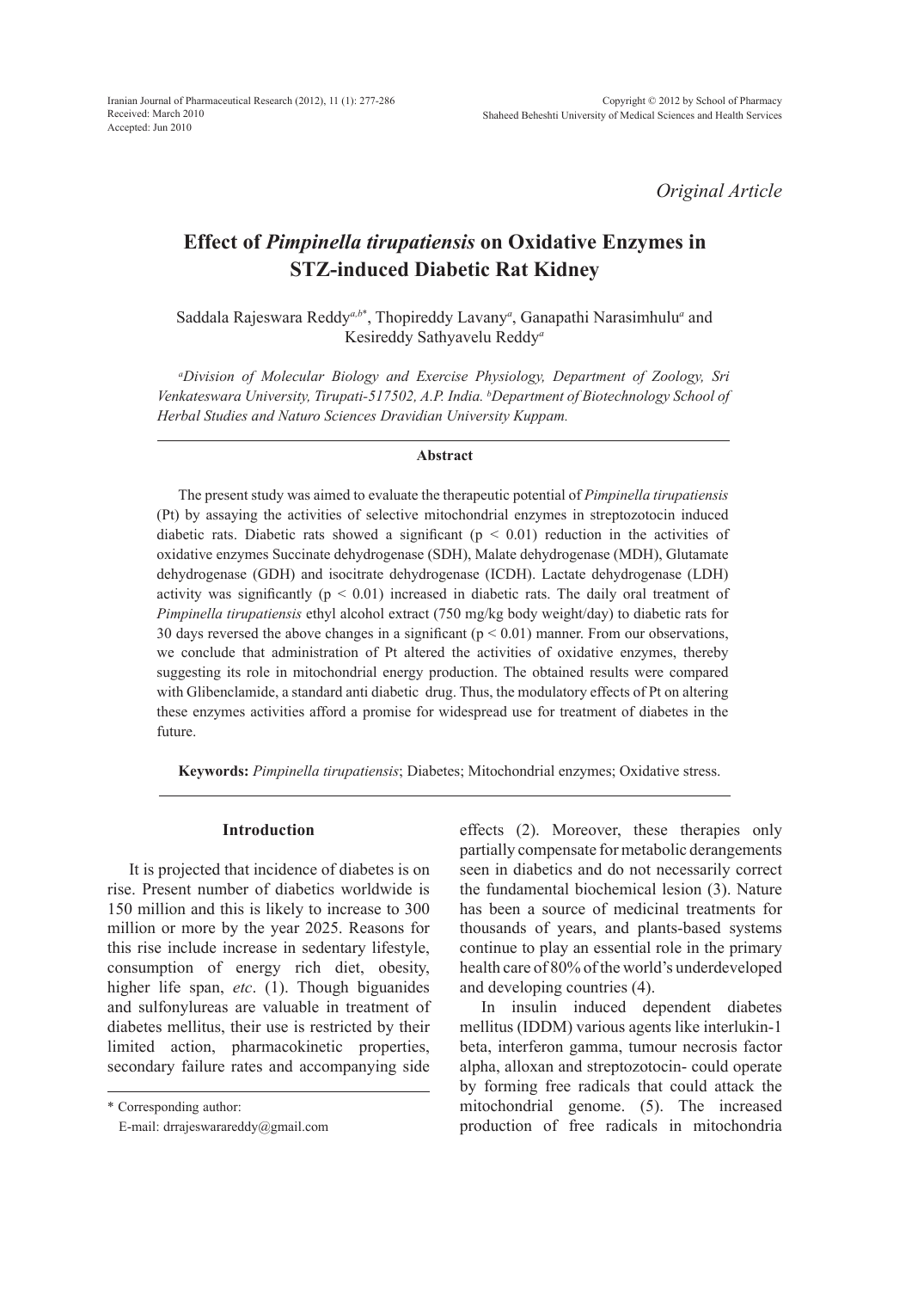may damage *β*-cells, which is known to be very sensitive to free radicals (6). Also decrease in oxygen consumption and respiratory ratio were observed by (7). Furthermore, lowering in the activities of pyruvate dehydrogenase and increase in NAD+/NADH ratio were reported in alloxan-induced diabetic rats (8). It has been suggested that the diabetogenicity of streptozotocin is dependent on the inhibition of the activities of citric acid cycle enzymes like isocitrate and *α*-ketoglutarate dehydrogenase (9).

In the present study we have selected a plant *Pimpinella tirupatiensis* Bal. & Subr. (Family Apiaceae; local name, konda kothimera) is a rare and endemic medicinal plant and restricted to the Seshachalam hills of the Eastern Ghats, India (10-12). Dried roots of Pt are administered along with few other ingredients to cure colic and rheumatic ailments in cattle (13). The local Yanadhi tribal community uses the tuberous roots of Pt to cure severe ulcers of stomach, throat and genital organs and also as aphrodisiac (14) and abortifacient agents (15). Fruits are used to cure asthma and are considered as an effective remedy for 'flatulent colic' (14).The whole plant of Pt is used to treat cough, stomach, liver problems, asthma, ulcer and tooth ache (16,17). This plant root extract is also used to treat skin disease (18) and is used as an antimicrobial agent (19) it is even given in the treatment of venereal disease and peptic ulcers (20).

There is no scientific basis for antioxidant, antidiabetic activity of Pt. There were no reports on the activity of Pt in diabetic rats with reference to carbohydrate metabolic profiles. The present work was undertaken to evaluate the effects of Pt root extract in the diabetes associated alterations in oxidative enzymes.

## **Experimental**

## *Chemicals*

All the chemicals used in the present study were analar Grade (AR) and obtained from the following significant companies: Sigma (St.Louis, MO, USA), Fischer (Pitrsburg, PA, USA), MErk (Mumbai, India), Ranbaxy (New

Delhi, India), Qualigens (Mumbai, India).

#### *Animals*

Wistar strain male albino rats, aged 3 months (200-250 g) were used for the present study. The total number of animals used for this study is 30. The rats were maintained on standard pellet diet and provided access to water ad libitum. They were housed in clean, dry polypropylene cages and maintained in a well ventilated animal house with 12 h light-12 h dark cycle. All the experiments were carried out between 8 am to 10 am in order to avoid circadian rhythm induced changes.

#### *Induction of diabetes*

Diabetes was induced in healthy male Wistar Albino rats aged about 3 months, with body weights ranging from 200-250 g, by a single intra peritoneal injection of freshly prepared STZ (40 mg/kg b.w) dissolved in ice cold 0.1 M citrate buffer (pH 4.5) after allowing the rats for overnight fasting for 12-15 h as per the method followed by Rakieten *et al.,* (21). 8 hrs after STZ administration the rats were kept for next 24 h on given 15% glucose solution to prevent hypoglycemia, as STZ is capable of producing fatal hypoglycemia due to destruction of β cells which in turn results in to massive pancreatic insulin release. Diabetes was assessed by determining the fasting blood glucose after 48 h of injection of STZ. The blood glucose levels in STZ rats were increased to markedly higher levels than normal. After a week, when the condition of diabetes was stabilized, rats with marked hyperglycemia (blood glucose level ≥ 250 mg/dL) were selected. Blood was collected from the tail vein.

The protocol of this study was submitted to the Institutional Animal Ethics Committee and approved in its resolution No 09 (iii)/a/ CPCSCA/IAEC/07-08/SVU/Zool/KSR-SRR/ dated 26/6/08.

## *Plant material and extraction*

Tuberous roots of *Pimpinella tirupatiensis* (Pt) were collected from Shesachalam hills, (Chittoor district, Andhra Pradesh, India) during the raining season and identified by the Taxonomist of the Herbarium, Department of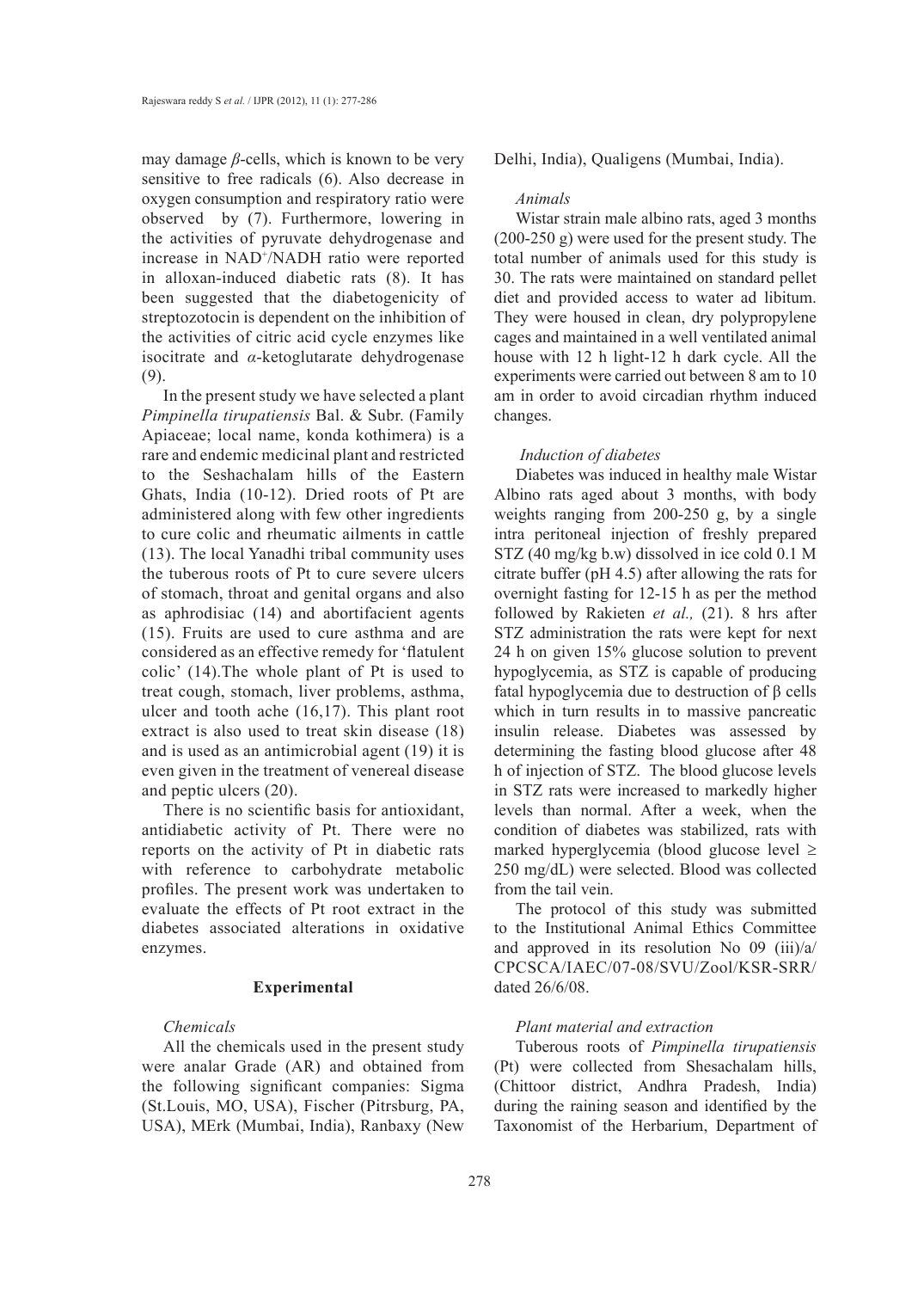Botany, S.V.University, Tirupathi. Voucher specimen (1533) was deposited in S.V.University, Tirupati, Andra Pradesh, India. These roots were air dried and powdered .The powder was stored in airtight containers and was used for the extraction. To 500 g of root powder, 1500 mL of ethyl alcohol was added the clear filtrate was evaporated to dryness under vaccum using the rotavapor at 35-40°C and further dried by freeze drying.

#### *Experimental design*

The rats were divided into 5 groups, six rats in each group and treated as follows:

Group I: Normal control (NC), Group II: diabetic control (DC), Group III: (D+Ea.e): Diabetic animals were treated orally with 750 mg/kg/day of Pt ethyl alcohol extract for 30 days, Group IV:(N+Ea.e): Normal animals were treated orally with 750 mg/kg b.w/day of pt ethyl alcohol extract for 30 days, Group V: (D+Glb): Diabetic animals were treated with 20 mg/kg b.w/day of Glibenclamide for 30 days.

#### *Analytical procedures*

After completion of 30 days treatment the animals were sacrificed by cervical dislocation and the kidney tissue was excised at 4°C. The tissue was washed with ice-cold saline, immersed in liquid nitrogen and immediately stored in deep freezer at -80°C for further biochemical analysis.

Estimation of Succinate dehydrogenase activity (Succinate acceptor oxidoreductase– E.C: 1.3.99.1); 10% (w/v) homogenates of the kidney tissues were prepared in ice cold 0.25 M sucrose solution and centrifuged at 1000 g for 15 min at 4°C. The supernatant fraction was used for enzyme assay. The reaction mixture in a final volume of 2 mL contained 40 μ moles of sodium succinate, and 100 μmol of phosphate buffer (pH 7.0) and 4 μmol of INT. The reaction was initiated by adding 0.2 mL of homogenate containing 20 mg of tissue as an enzyme source. The incubation was carried out for 15 min at 37°C and the reaction was stopped by the addition of 5 mL of glacial acetic acid. Zero time controls (ZTC) were maintained by addition of 5 mL of glacial acetic acid prior to the addition of the enzyme source to the incubation mixture. The formazan formed was extracted over night into 5 mL of toluene at 5°C. The color developed was measured at 495 nm in a Spectrophotometer against the toluene blank. The enzyme activity was expressed in μ moles of formazan formed/ mg protein/h (22, 23)

Estimation of Malate dehydrogenase (MDH) (L-malate NAD<sup>+</sup> oxidoreductase–E.C: 1.1.1.37); 10% (w/v) homogenates of the Kidney tissues were prepared in ice cold 0.25 M sucrose solution and centrifuged at 1000g for 15 min at 4°C. The supernatant fraction was used for enzyme assay. The total volume 2 mL of reaction mixture contained 100 μmol of phosphate buffer (pH 7.0) 40 μmol of sodium malate, 0.1 μmol of NAD and 4 μmol of INT. The reaction was initiated by the addition of 0.2 mL of homogenate containing 20 mg of tissue as an enzyme source. The incubation was carried out at 37°C for 30 min and the reaction was arrested by adding 5 mL of glacial acetic acid. The rest of the procedure was same as described earlier for LDH. The activity was expressed in μmol of formazan formed / mg protein / h (22, 23).

Estimation of Glutamate dehydrogenase (GDH-L-Glutamate; NAD oxidoreductase – EC: 1.4.1.3);  $5\%$  (W/V) of tissue homogenates were prepared in ice cold sucrose (0.25M) solution and the contents were centrifuged at 1000 g for 15 min at 4°C. The supernatant part was used as an enzyme source. The reaction mixture in a total volume of 2 mL contained 100 μmol of phosphate buffer (pH 7.4), 40 μmol of sodium glutamate, 0.1 μmol of NAD, 2 μmol of INT and 0.2 mL containing 10 mg of tissue as an enzyme source. The reaction mixture was incubated at 37°C for 30 min. The reaction was arrested by the addition of 5 ml glacial acetic acid and the formazan formed was extracted into 5 mL of toluene. The intensity of the color was read at 495 nm against the toluene blank. The enzyme activity was expressed as μmol of formazan formed/mg protein/h (24).

Estimation of Isocitrate dehydrogenase (ICDH) (Isocitrate: NADP<sup>+</sup> oxidoreductase E.C:1.1.1.42); 10% homogenates of kidney tissues was prepared in 0.25 M ice cold sucrose solution and centrifuged at 1000 g for 15 min at 4°C. The supernatant was used for the enzyme assay. The reaction mixture in a final volume of 2.0 mL contained 40 µmol of DL-isocitrate,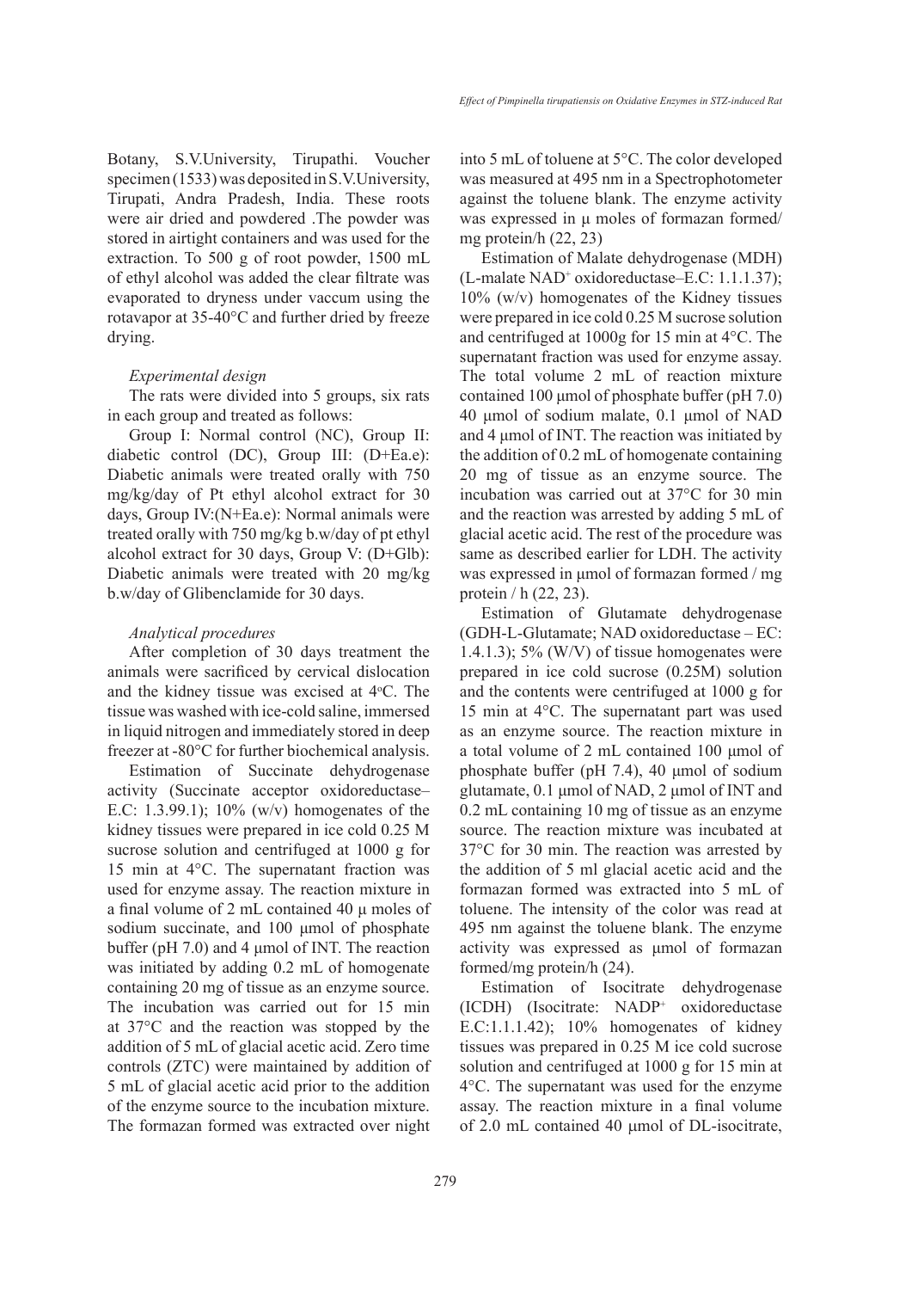100 µmol of magnesium chloride, 100 µmol of sodium phosphate buffer (pH 7.4), 4 µmol of INT (2-P-iodophenyl 3-P-nitrophenyl 5-phenyl tetrazolium chloride), 0.2 µmol of ADP and 0.2 µmol of NADP (for NADP+ -ICDH).

The reaction was initiated by the addition of 0.2 mL supernatant containing 20 mg of the enzyme source and the contents were incubated at  $37^{\circ}$ C for 30 min. After incubation, the reaction was stopped by adding 5.0 mL of glacial acetic acid and the formazan formed was extracted overnight at  $5^{\circ}$ C into  $5.0$  mL of toluene. The colour was measured at 495 nm in a spectrophotometer against toluene blank. The enzyme activity was expressed as  $\mu$ mol of formazan formed/mg protein/h (25, 26).

Estimation of Lactate dehydrogenase (LDH) (L-lactate: NAD<sup>+</sup> Oxidoreductase–E.C: 1.1.1.27);  $10\%$  (w/v) homogenates of the kidney tissues were prepared in ice cold 0.25 M sucrose solution and centrifuged at 1000 g for 15 min at 4°C. The supernatant fraction was used for enzyme assay. The reaction mixture in a final volume of 2 mL contained 40 μmol of sodium lactate, 100 μmol of phosphate buffer (pH 7.4), 0.1 μmol of NAD and 4 μmol of INT. The reaction was initiated by the addition of 0.2 mL of homogenate containing 20 mg of tissue as an enzyme source and incubated for 30 min at  $37^{\circ}$ C and the reaction was stopped by the addition of 5 mL of glacial acetic acid. Zero time controls (ZTC) were maintained by addition of 5 mL of glacial acetic acid prior to the addition of the enzyme source to the incubation mixture. The formazan formed was extracted over night into 5 mL of toluene at 5<sup>o</sup>C. The color developed was measured at 495 nm in a Spectrophotometer against the toluene blank. The enzyme activity was expressed in μmoles of formazan formed/ mg protein/h (22, 23).

#### *Statistical analysis*

The data has been analyzed by using SPSS (Version 13.5; SPSS Inc., Chicago, IL, USA) and M.S.Office, Exel Software for the significance of the main effects (factors), and treatments along with their interactions. The data has been compared using one-way ANOVA with Duncon's multiple range test (DMRT) and differences were considered significant at  $p < 0.01$ .

#### **Results**

The effect of Pt supplementation on the activities of Succinate dehydrogenase (SDH), Malate dehydrogenase (MDH), Lactate dehydrogenase (LDH), Isocitrate dehydrogenase (ICDH), Glutamate dehydrogenase (GDH), in the kidney of control and experimental groups of rats are shown in Figure 1 (A-E). There were no significant changes in the activity of these parameters in control rats treated with Pt alone. However, the activities of SDH, ICDH, GDH, MDH were decreased significantly ( $p \le$ 0.01) and the activity of LDH was significantly  $(p < 0.01)$  increased in the kidney of STZinduced diabetic rats. Treatment with Pt to diabetic groups of rats, similar to glibenclamide (GLB), the altered activities of these enzymes were regulated significantly ( $p < 0.01$ ) to near normalcy in kidney.

#### **Discussion**

In the present study, the observed decrease in the activities of mitochondrial enzymes in the kidney of the diabetic rats were significantly enhanced upon Pt treatment (Figure 1 (A-E)). In insulin dependent diabetes mellitus (IDDM) various agents like interleukin-1 beta, interferon gamma, tumor necrosis factor alpha, alloxan and streptozotocin - could operate by forming free radicals that could attack the mitochondrial genome (5). The increased production of free radicals in mitochondria may damage *β*-cells, which is known to be very sensitive to free radicals (6). Also, a decrease in oxygen consumption and respiratory ratio were observed in the mitochondria of diabetic rats (27). A similar decrease in the activities of citric acid cycle enzymes were also observed by Sener *et al.,* (7). Furthermore, lowering in the activities of malate dehydrogenase and increase in NAD<sup>+</sup>/ NADH ratio were reported by Obrosova *et al.,* (8) in alloxan-induced diabetic rats. It has been suggested that the diabetogenicity of streptozotocin is dependent on the inhibition of the activities of citric acid cycle enzymes like isocitrate and *α*-ketoglutarate dehydrogenase (9). In diabetes mellitus, abnormalities of mitochondrial enzymes may impair the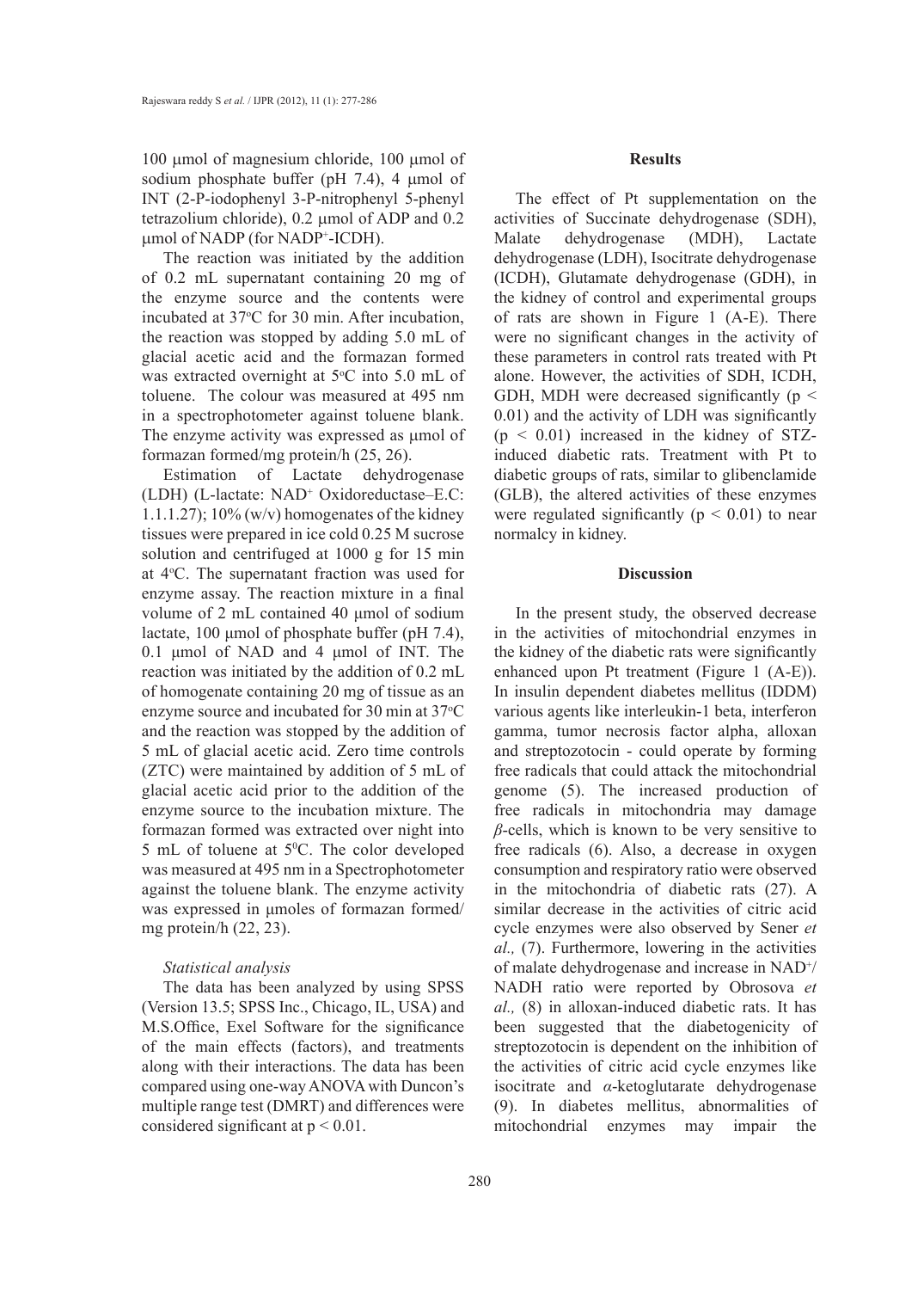

**Figure 1. (A-E)**. Activities of SDH, MDH, LDH, ICDH and GDH respectively in the kidney of Normal control rats (NC), Diabetic control rats (DC), Diabetic rats treated with *Pt* Ethyl alcohol extract (D+Ea.e), Normal rats treated with *Pt* Ethyl alcohol extract (N+Ea.e), Diabetic rats treated with Glibenclamide (D+Glb). Each vertical bar represents the mean  $\pm$  SE (n = 6). Top of the vertical bars having the same letter do not differ significantly at p < 0.01.

metabolism of glucose. As the rate of glucose oxidation normalizes insulin secretion and subsequent release of *β*-cells, a defective insulin response to glucose stimulation may be due to respiratory chain deficiency in the pancreas of IDDM. This supposes that random partitioning of mitochondria during development might have resulted in the accumulation of mutated mitochondrial DNA-containing fragments in particular tissues including pancreas. The rearrangements produce potentially antigenic chimeric proteins. The reduction in the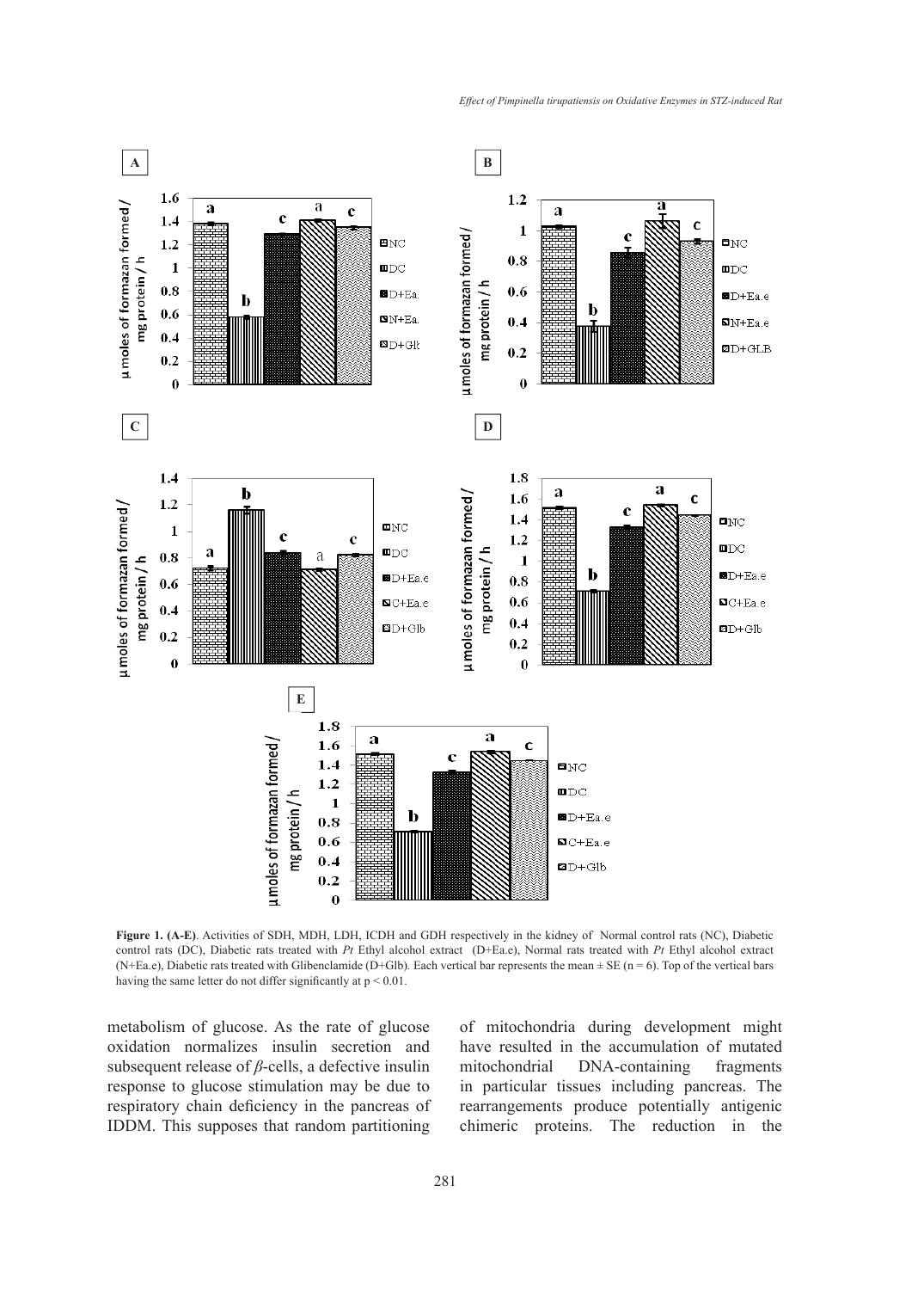functioning of mitochondrial enzymes may lead to a defect in the mitochondrial energy production which would impair protein synthesis and energy production in *β*-cell (28). Restoration of the activities of mitochondrial enzymes on Pt therapy suggests that it may be beneficial in enhancing protein synthesis and energy production.

The decrease in GDH activity is attributed to its inhibition by elevated ammonia levels (product-inhibitor), which diminish the catalytic efficiency of the enzyme molecule (29). Reddy and Rao, (30) demonstrated that increased ammonia and lactate levels inhibit GDH activity. The increased LDH also reported in the present study, consonance with that lactate inhibits the GDH activity. The decrease in the activity of GDH suggests that regulation of ammonia toxicity in the kidney by the processes of deamination and amination is affected during the diabetic state. This was also reported in brain of diabetic rats by Telushkin *et al.,* (31). The decrease in activities of GDH in the brain of rats with enzyme dysfunction was due to activation of lipidperoxidation (31), which attests to serious disturbances in energy metabolism and contributes to the impairment of glutamate utilization in the brain and progression of glutamate induced toxicity. The increased activity might be due to the decreased oxidative stress by Pt and increase the mitochondrial enzymes. Pt has the capacity to increase the activity of GDH in diabetic rats. There are many reports on inhibition of GDH activity by medicinal plants in diabetic rats. *Trigonella* treatment for 21 days to diabetic rats normalization of mitochondrial enzymes in diabetic rats (32).

In the current study MDH activity was decreased in diabetic rat kidney tissue. The decrease in specific activity of MDH as a consequence of diabetes suggests decreased utilization of malate. The decrease in the activity levels of dehyddrogenases is in consistent with the decreased conformation (33). An increase in proteolytic activity during diabetes may also be responsible for the decreased MDH activity. MDH activity was decreased in the tissues of diabetic animals in several studies (34, 35). The increased production of free radicals in mitochondrial cells in the tissue, also a decrease in oxygen consumption respiratory ratio were observed in mitochondria of diabetic rats. (27). Lowering in the activity of MDH and increase in  $NAD^+$ / NADH were reported by Obrosova *et al.,* (36). It has been suggested that the diabetogenecity of STZ is dependent on the inhibition of the activities of citric acid enzymes like MDH, *α*-ketoglutarate dehydrogenase (9). Diabetes decreased the expression of genes involved in carbohydrate and energy metabolism through effects on known pathways such as glycolysis, TCA cycle and oxidative phosphorylation. In diabetic rats with Pt treatment MDH levels were elevated. This may be due to decreased oxidative stress and increased activities of mitochondrial enzymes. Pt has the capacity to increase the activities of mitochondrial enzymes, this may due to the compounds which are present in Pt has the capacity to decrease the oxidative stress and increase these mitochondrial enzymes activities. There are many reports on normalization of MDH activity with medicinal plants treatment in diabetic rats. The observed decrease in the activities of mitochondrial enzymes in liver and kidney of the diabetic rats were significantly enhanced upon molybdate therapy (35). C-peptide rectified the mitochondrial defects and corrects many of the maladies associated with diabetes (37).

 SDH activity was reported to be inhibited in tissues of diabetic animals in several studies (6, 35, 38-40). The decreased activity of SDH in diabetic condition affecting succinate-fumarate conversion indicates the depressed oxidative metabolism at the level of mitochondria. A similar decrease in the activities of citric acid cycle enzymes were also observed by Sener *et al.,* (7). Hyperglycemia results in decreased activities of citric acid enzymes and pentose phosphate pathways enzymes. As the phosphorylated glucose enters into the pathways like glucogenesis and glycoprotein synthesis (39, 41, 42)

The deleterious effects of oxidative stress on mitochondrial respiration, ATP synthesis and membrane properties are mainly connected with extensive peroxidation of membranous polyunsaturated phospholipids, the integrity of which is important for functioning of mitochondrial respiratory chain. The damage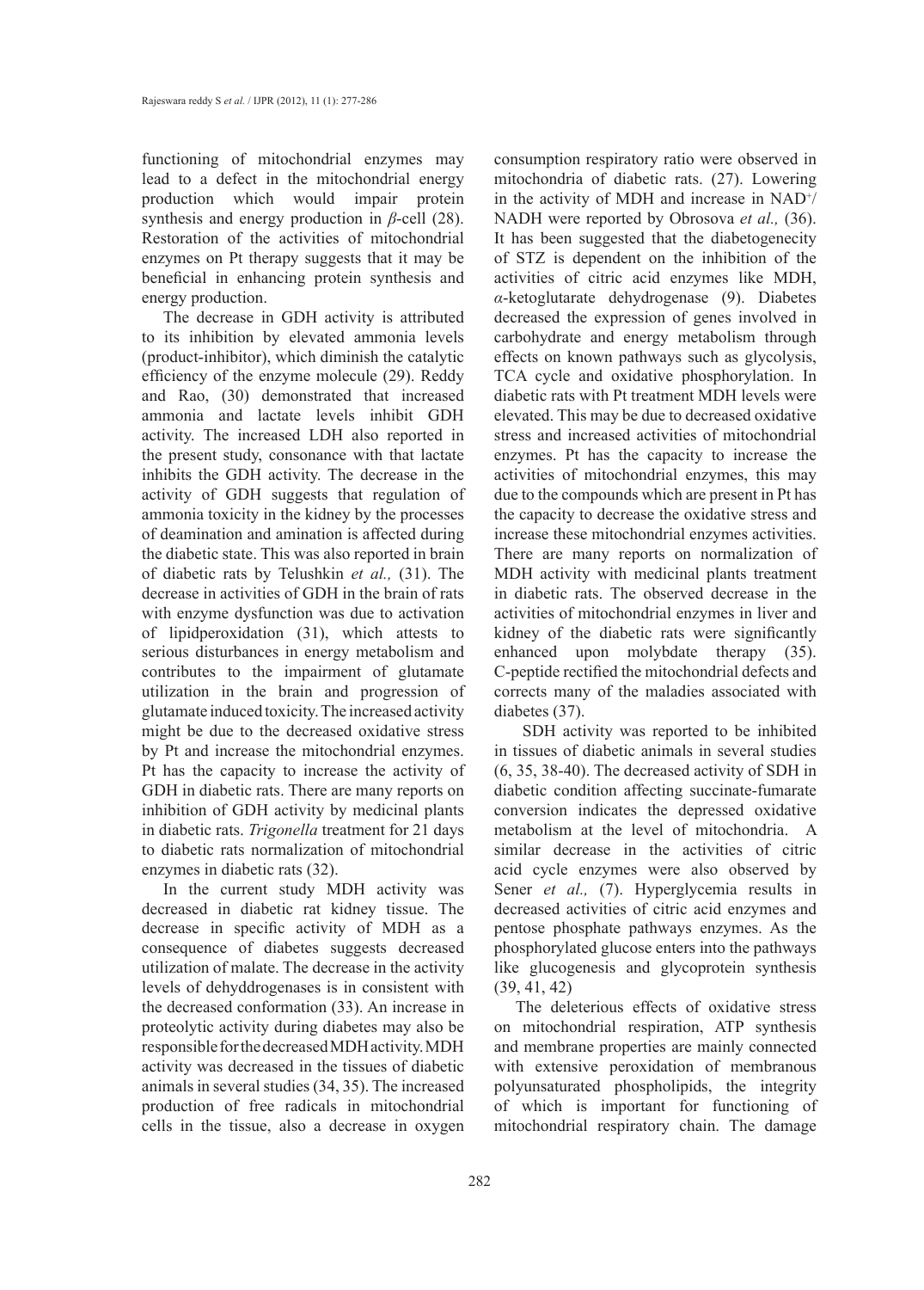of these lipids surrounding membrane bound enzymes alters the function of these enzymes (43), primarily those of mitochondrial dehydrogenases (44, 45). Long term reactive oxygen species exposure to oxidative stress resulted in oxidative damage of mitochondrial proteins that caused disturbances in mitochondrial energy production.

The decrease in SDH activity due to the STZ induced oxidative stress condition indicates reduction in the conversion of succinate to fumarate resulting in decreased in oxidative metabolism. During stress condition diversion of phosphoenolpyruvate leads to increased formation of fumarate resulting in product inhibition of SDH (46). The decrease in the activities of SDH in tissues of diabetic rats can be associated with enzyme dysfunction due to activation of lipid peroxidation. This may be due to excess production of free radicals to counter these toxic effects. In diabetic rats treated with Pt SDH activity was increased when compared to control diabetic rats. This elevation may be due to the compounds present in Pt. There are many reports on the reduction of oxidative stress by plants (35) and also plants has the capacity in normalizing the levels of lipid peroxidation. Hence by normalizing the levels of lipids the mitochondrial enzymes may become to normal level more or less in diabetic rats treated with Pt treatment. Increase in SDH activity in Pt treated rats indicates better utilization of energy yielding intermediates by TCA cycle. Same results were seen in UDCA (Ursodeoxycholic acid) treated diabetic and alcohol treated rats. This acid ameliorates the oxidative phosphorylation and normalizing mitochondrial enzymes (47).

Lactate dehydrogenase (LDH) is a terminal glycolytic enzyme that plays an indispensable role in the interconversion of pyruvate to lactate to yield energy under anaerobic conditions (48) and the reaction occurs in both cytosolic and mitochondrial compartments (47). LDH activity is found to be altered by insulin, glucose, NADH, as well as increases in mitochondrial membrane potential, cytosolic free ATP and cytosolic free  $Ca^{2+}$  (50). The decreased activity of LDH in tissues could be important to ensure that a high proportion of both pyruvate and NADH, supplied by glycolysis, is subsequently oxidized by mitochondria. This excessive pyruvate is converted to lactate for which LDH is needed and there fore the activity of LDH may be increased due to less insulin availability in diabetes (51, 53). Increased LDH activity in diabetes has been reported by Ramachandran *et al.,* (53). The results of the present study indicates the kidney LDH activity in rats with diabetes were significantly higher when compared to control. (54). Alloxan induced diabetes caused lipid peroxide mediate tissue damage in the liver, kidney, and heart (55). These changes can alter the properties and functions of the cell, resulting in either increased synthesis of some enzymes. Goldberg *et al.,* (56) indicated that LDH levels were higher in patients with diabetes, than those in normal subjects. Indeed, elevated LDH levels observed in the experimental diabetic animals are associated with impaired glucose-stimulated insulin secretion (57).Thus, increased activity of LDH interferes with normal glucose metabolism and insulin secretion in the *β*-cells of pancreas and it may therefore be directly responsible for insulin secretory defects in diabetes. However, treatment with Pt to diabetic rats reverted the LDH activity to near normalcy. Similarly treatment with resveratrol to diabetic rats decreased the activity of LDH (58) most probably by regulating the proportion of pyruvate and NADH thereby promoting the mitochondrial oxidation of (pyruvate) glucose. The protective effects due to treatment with Pt strongly indicate the possibility of the extract being able to prevent any leakages of marker enzymes. There are some reports on reversal of LDH in diabetic rats with treatment with *Murray koenigii, Ocimum sanctum* (59). Stefen and Irwin (60) reported that vandate stimulates the oxidation of NADH, and hence the reduced activity of LDH in vanadyl-treated diabetic rats.

The Isocitrate dehydrogenase (ICDH) catalyze oxidative decarboxylation of isocitrate to *α*-ketoglutarate and require either NAD<sup>+</sup> or NADP+ producing NADH and NADPH, respectively (61). NADPH is an essential reducing equilent for the regeneration of reduced Glutathione (GSH) by Glutathione reductase and for the activity of the NADPH-dependent thioredoxin system (62, 63 ) both are important in the protection of cells from oxidative damage. Therefore, ICDH may play an antioxidant role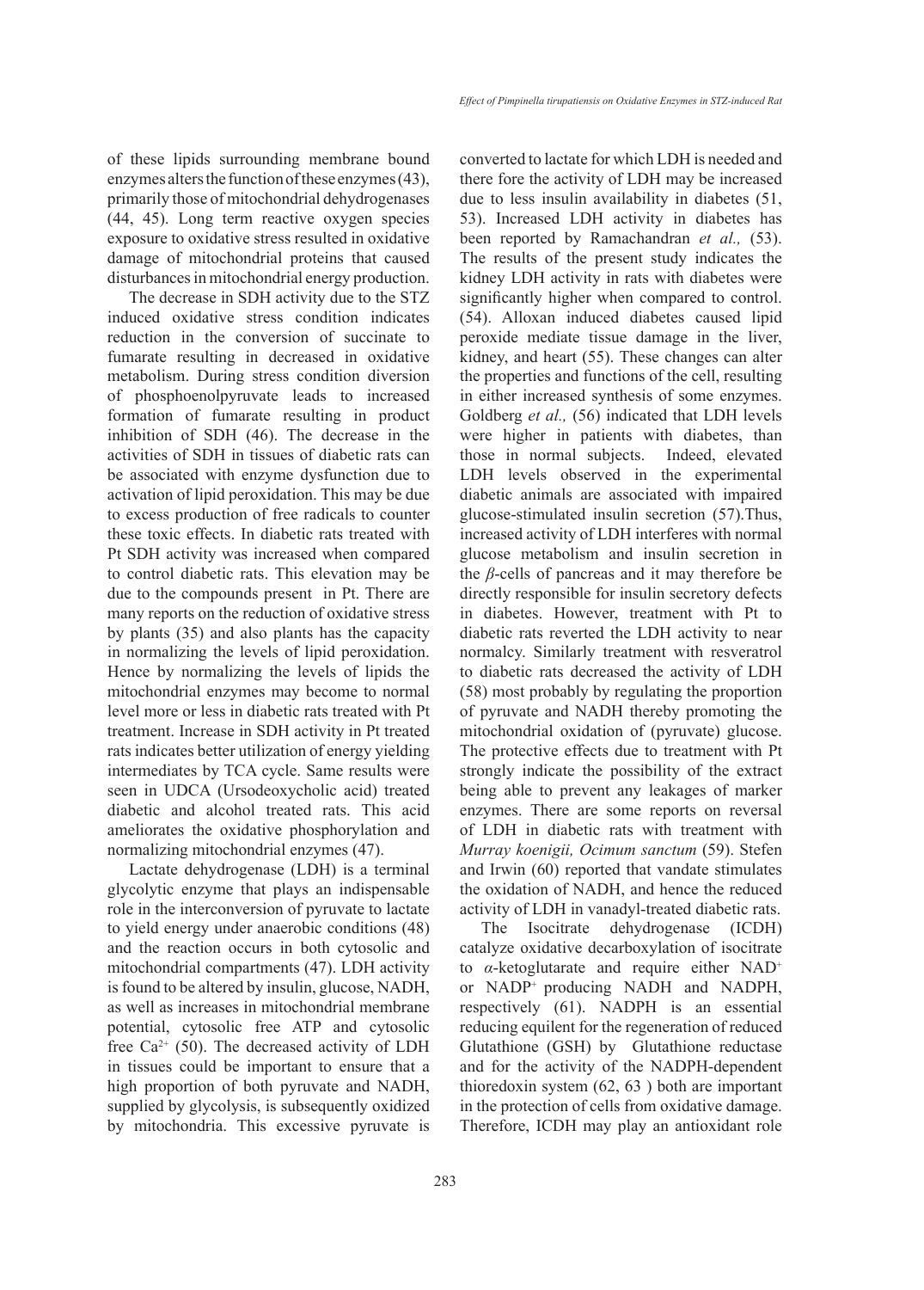during oxidative stress. ICDH is involved in the supply of NADPH needed for GSH production against mitochondrial and cytosolic oxidative damage (64, 65). Hence, the damage of ICDH may result in the perturbation of the balance between oxidants and antioxidants and subsequently lead to a pro-oxidant condition. We determined the activity of isocitrate dehydrogenase (ICDH) in STZ-induced diabetic rats, ICDH activity in the diabetic group was significantly lower than that in the control group. Similar results are reported by Kil *et al.,* (66) they reported that mitochondrial ICDH activity was lower in diabetic group than control group.The activity of ICDH can be inhibited by glycation of ICDH. Reactive oxygen species contribute to the inactivation of ICDH by glycation. After treating with Pt the activity of ICDH was normalized, this could be due to the antioxidant activity of Pt.

#### **References**

- (1) Yajnik CS. The insulin resistance epidemic in India: fetal origins, later lifestyle, or both? *Nutr. Rev.* (2001) 59: 1–9.
- Bailey CJ, Flatt PR and Marks V. Drugs inducing (2) hypoglycemia. *Pharmacol. Ther.* (1989) 42: 361–384.
- (3) Taylor R and Agius L. The biochemistry of diabetes. *Biochem. J.* (1988) 250: 650–740.
- (4) King H, Aubert RE and Herman WH. Global burden of diabetes, 1995–2025: prevalence, numerical estimates, and projections. *Diabetes Care* (1998) 21: 1414–1431.
- (5) Gerbitz KD. Does mitochondrial DNA play a role in the pathogenesis of diabetes? *Diabetologia* (1992) 35: 1181–1186.
- $(6)$  Oexle K, Obserle J and Hibner C. Insulin-dependent diabetes mellitus in melas-mitochondiropathy: discussion of possible causal relations. *Modern Trends Biothermo. Kinetics* (1994) 3: 279–289.
- (7) Sener A, Rasschaert J and Malaisse WJ. Hexose metabolism in pancreatic islets: participation of Ca+2 sensitive to *α*-ketoglutarate dehydrogenase in the regulation of mitochondrial function. *Biochim. Biophy. Acta* (1990) 1019: 42-50.
- Obrosova J and Stevens MJ. Effects of dietary tauric (8) supplementation on GSH and NAD(P) redox status, lipid peroxidation, and energy metabolism in diabetic precataractous lens. *Invest. Opthalmol. Vis. Sci.* (1999) 40: 680-688.
- Boquist L, Ericsson I, Lorentzon R and Nelson L. (9) Alterations in mitochondrial aconitase activity and respiration, and in concentration of citrate in some organs of mice with experimental or genetic diabetes. *FEBS Lett.* (1985) 183: 173-176.
- Balakrishnan, P and Subramanyam, K*, Bull. Bot. Surv.*  (10)

*India* (1960) 2: 427-428.

- (11) Askari A, Sefidkon F and Meshkizadeh S. Essential oil composition of *Pimpinella eriocarpa* Banks and Soland from Iran. *Iranian J. Pharm. Res*. (2004) Supple 2: 81-82.
- $(12)$  Askari F and Sefidkon F. Volatile components of *Pimpinella tragium* Vill. from Iran. *Iranian J. Pharm. Res*. (2005) 4: 117-120.
- (13) Sudarsanam G, Reddy KB and Nagaraju N. Somatic embryogenesis in *Pimpinella tirupatiensis* Bal. and Subr, an endangered medicinal plant of Tirumala Hills. *Int. J. Pharmacog.* (1995) 33: 52-66.
- Thammanna and Narayana Rao K. *Medicinal Plants of*  (14) *Tirumala*. TTD Press, Tirupati (1990) 36-40.
- Vedavathi S, Mrudula V and Sudhakar A. *Tribal*  (15) *Medicine of Chittoor District*. Herbal Folklore Research Centre, Tirupati (1997) 110-111.
- $(16)$ Madhava Chetty K, Siraji K and Tulasi Rao K. *Flowering Plants of Chittor District*. Student Press, India (2008) 360-368.
- $(17)$  Rajendra Kumar Reddy P and Jayarama Reddy S. Elemental concentrations in medicinally important leafy materials. *Chemosphere* (1997) 34: 2193-2212.
- (18) Jeevan Ram A, Md. Bhakshu L and Venkata Raju RR. *In-vitro* antimicrobial activity of certain medicinal plants from Eastern Ghats, India, used for skin diseases. *J. Ethnopharmacol.* (2004) 90: 353-357.
- (19) Bakshu LMD and Venkata Raju RR. Essential oil composition and antimicrobial activity of tuberous roots of *Pimpinella tirupatiensis* Bal. & Subr., an endemic taxon from eastern ghats, India. *Flav. Fragr. J.* (2002) 17: 413-415.
- $(20)$  Nagaraju N and Rao KN, Folk-medicine for diabetes from Rayalaseema of Andhra Pradesh. *Ancient science of life*. (1989) 9: 31-35.
- (21) Rakieten N, Rakieten ML and Nadkarni MV. Studies on the diabetogenic action of streptozotocin (NSC-37917). *Cancer Chemother. Rep.* (1963) 29: 91–98.
- (22) Nachlas MM, Marguil SI and Seligman AM. A colorimetric method for determination of succinate dehydrogenase activity. *J. Biol. Chem*. (1960) 235: 499-505.
- (23) Prameelamma Y and Swami KS. Glutathione dehydrogenase activity in normal and denervated gastocnemius muscle of frog, *Rana hexadactyla. Curr Sci*. (1975) 44: 739-740.
- (24) Lee YL and Lardy AA. Influence of thyroid hormones on L-glycerophosphate dehydrogenases in various organs of the rat. *J. Biol. Chem.* (1965) 240: 1427- 1430.
- $(25)$  Korenberg A and Pricer WEJr. Di and Triphosphate pyridine nucleotide isocitric dehydrogenase in yeast. *J. Biol. Chem.* (1951) 189: 123-136.
- $(26)$ Mastanaiah S, Chengal Raju D and Swami KS. Circadian rhythmic activity of lipase in the scorpion, *Heterometrus fulvipes* (C. Koch). *Curr. Sci.* (1978) 47: 130-131.
- $(27)$  Puckett SW and Reddy WJ: A decrease in the malateaspartate shuttle and glutamate translocase activity in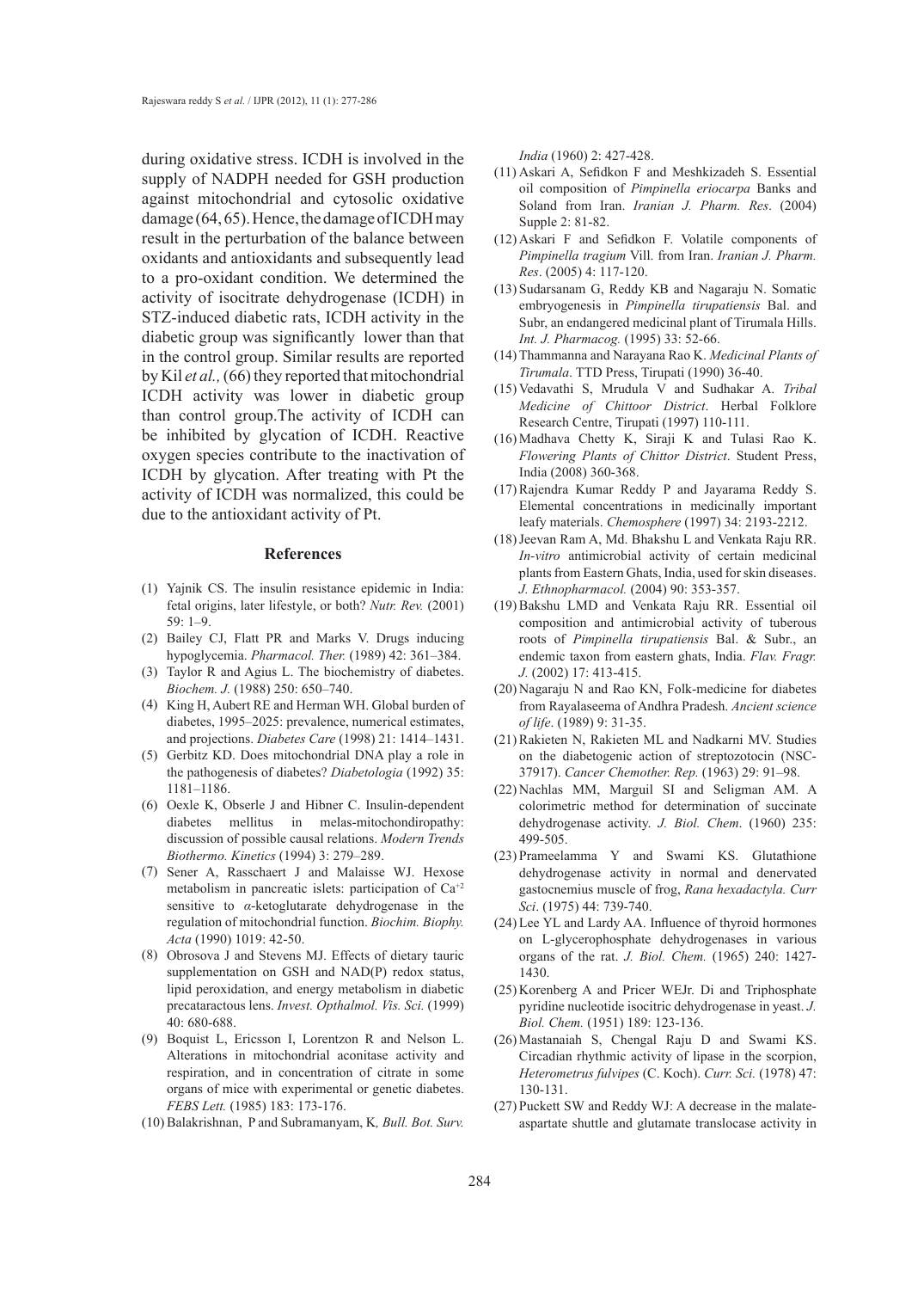heart mitocbondfia from alloxan-diabetic rats. *J Mol. Cell Cardiol.* (1979) 11: 173-187.

- $(28)$  Rotig A, Bonnefont JP and Munnich A. Mitochondrial diabetes mellitus. *Diabetes Metab.* (1996) 22: 291-298.
- (29) Dudley GA, Staron RS, Murray TF, Hagerman FC and Luginbuhal A. Muscle fiber composition and blood ammonia levels after intense exercise in humans. *J. Appl. Physiol.* (1983) 54: 582-586.
- (30) Reddy MS and Rao KVR. Phosphamidon, methylparathion and dichlorvas impact on tissues oxidative metabolism in penaeid prawn, *Metapenaeus monoceros*. *Biochem. Int.* (1991) 23: 439-447.
- (31) Telushkin PK, Nozdrachev AD, Potapov PP, Medvedeva NB, and Stelmkh AYU. Glycolysis and oxidation enzyme activiy in rat brain during insulininduced hypoglycemia against the background of alloxan-induced diabetes mellitus *Biophys. Biochem*. (2005) 140: 695-697.
- Thakran S, Siddiqui MR and Baquer Z. *Trigonella*  (32) *foenum-graecum* seed powder protects against histopathological abnormalities in tissues of diabetic rats. *Mol. Cell. Biol.* (2004) 266: 55-159.
- $(33)$  Cederbaum AI and Rubin E. Mechanism of the protective action of cysteine and pencillamine against acetaldehyde-induced mitochondrial injury. *Biochem Pharmacol.* (1976) 25: 2179-2185.
- (34) Ianuzzo C.D, Armstrong RB. Phosphofructokinase and succinate dehydrogenase activities of normal and diabetic rat skeletal muscle. *Horm. Metab. Res.* (1976) 8, 244–245.
- Panneerselvam S and Swaminathan Govindaswamy (35) S. Effect of sodium molybdate on carbohydrate metabolizing enzymes in alloxan-induced diabetic rats. *J. Nutr. Biochem*. (2002) 13: 21-26.
- (36) Obrosova I. Fathallah L, Lang HJ and Greene DA. Evaluation of sorbitol dehydrogenase inhibitor on diabetic peripheral nerve metabolism; a preventive study. *Diabetologia* (1999) 42: 1187-1194.
- (37) Sima AA. C-peptide and diabetic neuropathy. *Expert*. *Opin. Inves. Drugs* (2003) 12: 1471–1488.
- $(38)$  Chen V and Ianuzzo CD. Metabolic alterations in skeletal muscle of chronically streptozotocin-diabetic rats. *Arch. Biochem. Biophys.* (I982) 217: 131-8.
- (39) Gomathy R, Vijayalekshmi NR and Kurup PA. Hypoglycemic action of the pectin present in the juice of the inflorescence stalk of plantain-mechanism of action. *J. Biosci.* (1990) 15: 297-303.
- Lashin Ossama M, Pamela A, Szweda Luke I and (40) Szweda Andrea MP. Romani decreased complex II respiration and HNE-modified SDH subunit in diabetic heart. *Free Rad. Biol. Med.* (2006) 40: 886-896.
- (41) Rathi AN, Aruna V and Radha Shanmugasundaram K. Studies on protein-bound polysaccharide components and glycosaminoglycans in experimental diabeteseffect of *Glymnema sylvestre* R. Br. *Ind. J. Exp. Biol.* (1981) 19: 715-721.
- (42) Hue L. Gluconeogenesis and its regulation. *Diabetes Metab. Rev.* (1987) 3: 111-126.
- Narabayashi H, Takeshige K and Minakami S. (43) Alteration of inner membrane components and damage of electron-transfer activities of bovine heart submitochondrial particles induced by NADPHdependent lipid peroxidation. *Biochem. J.* (1982) 202: 97-105.
- Padma G and Setty OH. Effect of administration of (44) galactosamine hydrochloride on rat liver motochondria. *Indian J. Biochem. Biophys.* (1997) 34: 296-301.
- (45) Ramanathan k, Shila S, Kumaran S and Paneerselvam C. Ascorbic acid and alpha-tocopherol as potent modulators on arsenic induced toxicity in mitochondria*. J. Nutr. Biochem.* (2003) 14: 416-420.
- Moorthy KS. *Modulation of Carbohydrate and*  (46) *Associated Metabolism in the Selected Tissues of Fresh Water Mussel*, *Lamellidens marginalis During Induced Methyl Parathion Stress*. [Dissertation] S. V. University, India (1983) 100-102.
- (47) Tabouy L, Zamora AJ, Oliva L, Montet AM. Beauge F and Montet JC. Ursodeoxycholate protects against ethanol-induced liver mitochondrial injury. *Life Sci.*  (1998) 63: 2259–2270.
- (48) Kavanagh KL, Elling RA and Wilson DK. Structure of *Toxoplasma gondii* LDH1: active-site differences from human lactate dehydrogenases and the structural basis for efficient APAD<sup>+</sup> use. *Biochem.* (2004) 43: 879–889.
- (49) Bouché C, Serdy S. Kahn CR and Goldfine AB. The cellular fate of glucose and its relevance in type 2 diabetes. *Endocr. Rev.* (2004) 25: 807–830.
- $(50)$  Ainscow EK, Zhao C and Rutter GA. Pivotal role of lactate dehydrogenase activity in the control of mitochondrial metabolism in MIN6 beta cells. *Diabetologia* (1999) 42: A140.
- (51) Awaji Y, Hastimoto H, Matsui Y, Kawaguchi K, Okumura K, Lto T and Stake T. Isoenzyme profiles of creatine kinase, lactate dehydropgenase and aspartate aminotransferase in diabetic heart: comparison with hereditary and catecholamine cardiomyopathies. *Cardivasc. Res.* (1990) 24: 547-54.
- (52) Jones RG, Grant PG, Brown D, Stickland M and Wiles PG. Arise in the plasma activities of hepatic enzymes are not a common consequence of hypoglycaemia. *Diabetes Med.* (1988) 5: 253-5.
- (53) Ramachandran B, kandaswamy M, Narayanan V, and Subramanian S. Insulin mimetic effects of macrocyclic binuclear oxovanadium complexes on streptozotocininduced experimental diabetes in rats. *Diabetes Obes. Metab.* (2003) 5: 455-461.
- (54) Zappacosta B, De Sole P, Rossi C, Marra G, Ghirlanda G and Giardina B. Lactate dehydrogenase activity of platelets in diabetes mellitus. *Eur. J. Clin. Chem. Biochem*. (1995) 33: 487-9.
- (55) Anuradha CV and Selvam R. Effect of oral methionine on tissue lipid peroxidation and antioxidants in alloxan-induced diabetic rats. *J. Nutr. Biochem*. (1993) 4: 212-217.
- (56) Goldberg DM, Martin JV and Knight AH. Elevation of serum alkaline phosphate activity and related enzymes in diabetes mellitus. *Clin. Biochem.* (1977) 10: 8-11.